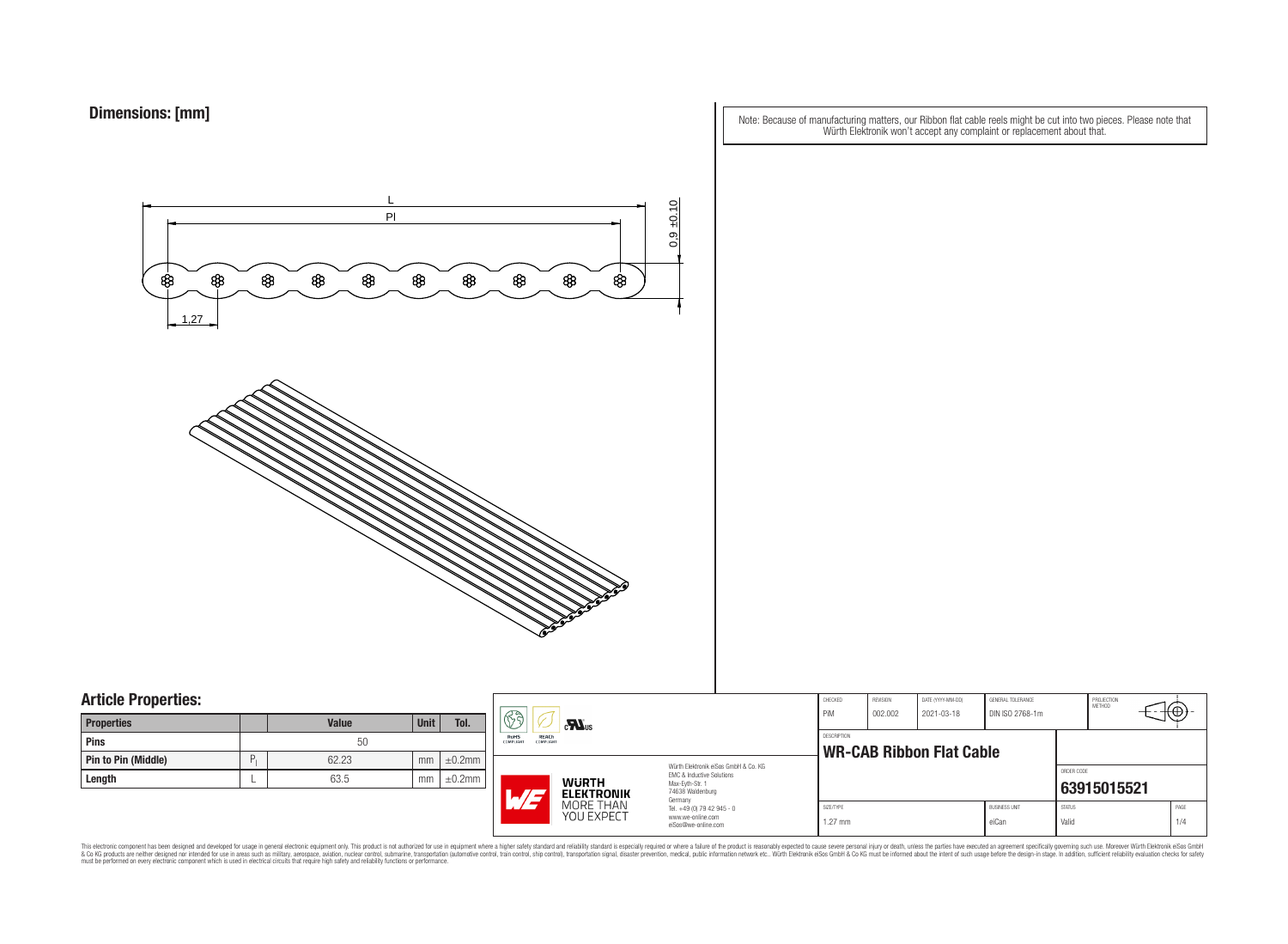### **Kind Properties:**

| <b>Properties</b> | <b>Value</b>                     | $H = 14$<br>vm |
|-------------------|----------------------------------|----------------|
| <b>Pitch</b>      | $\sim$<br>$\cdot$ $\sim$ $\cdot$ | mm             |

### **Material Properties:**

| <b>Insulator Material</b> | <b>PVC</b>                             |
|---------------------------|----------------------------------------|
| <b>Insulator Color</b>    | Grey with Red Marking on 1st Conductor |
| <b>Conductor Material</b> | Copper                                 |
| <b>Conductor Plating</b>  | Tin                                    |

## **General Information:**

| Operating Temperature | $-25$ up to $+105$ °C |
|-----------------------|-----------------------|
| <b>Flame Test</b>     | W-1 IEC 332-1         |
| <b>Style</b>          | <b>UL 2651</b>        |

### **Electrical Properties:**

| <b>Properties</b>            |                           | <b>Test conditions</b> | <b>Value</b> | <b>Unit</b>    | Tol. |
|------------------------------|---------------------------|------------------------|--------------|----------------|------|
| <b>Rated Current</b>         | ΙŖ.                       |                        |              | Α              | max. |
| <b>Rated Voltage</b>         | $\mathrm{V}_{\mathrm{R}}$ |                        | 300          | V (RMS)        |      |
| <b>Withstanding Voltage</b>  |                           | min                    | 2000         | V(AC)          | min. |
| <b>Insulation Resistance</b> | $R_{ISO}$                 | Kilometer              | 100          | M <sub>0</sub> | min. |
| <b>Signal Delay</b>          |                           | Meter                  | 4.65         | ns             |      |
| <b>Conductor Resistance</b>  | R                         | Kilometer              | 237          | Ω              | max. |
| <b>Unbalanded Capacity</b>   |                           | Meter                  | 56           | pF             |      |
| <b>Unbalanced Impedance</b>  |                           |                        | 105          | Ω              |      |
| <b>Unbalanced Inductance</b> |                           | Meter                  | 1.45         | μH             |      |

### **Wire Properties:**

| <b>Properties</b>                  | Value    | <b>Unit</b> |
|------------------------------------|----------|-------------|
| <b>Stranded Wire Section (AWG)</b> | 28 (AWG) |             |

# **Wire Properties:**

| <b>Properties</b>                     | <b>Value</b>               | <b>Unit</b> |
|---------------------------------------|----------------------------|-------------|
| <b>Stranded Wire Section (Metric)</b> | $0.089$ (mm <sup>2</sup> ) |             |
| <b>Number of Strands</b>              |                            |             |
| <b>Diameter of single Strand</b>      | 0.13                       | mm          |

## **Certification:**

| <b>RoHS Approval</b> | Compliant [2011/65/EU&2015/863]                                                          |
|----------------------|------------------------------------------------------------------------------------------|
| REACh Approval       | Conform or declared [(EC)1907/2006]                                                      |
| cULus Approval       | F328849                                                                                  |
|                      | UR AWM 2651 VW-1 105°C 300V 28 AWG WUERTH ELEKTRONIK 298 cUR AWM LA/B 105°C 300V FT1 FT2 |

### **Packaging Properties:**

| . n.<br>acrayın                 | Tape and Reel |
|---------------------------------|---------------|
| kaging Unit<br><b>Packaging</b> |               |

1 piece  $=$  1 Reel of 76.20m

| $\mathbb{G}$                                          | $\mathbf{M}$ us                   |                                                                                                                     | CHECKED<br>PiM         | REVISION<br>002.002 | DATE (YYYY-MM-DD)<br>2021-03-18 | GENERAL TOLERANCE<br>DIN ISO 2768-1m |                        | PROJECTION<br><b>METHOD</b> | √⊕.         |
|-------------------------------------------------------|-----------------------------------|---------------------------------------------------------------------------------------------------------------------|------------------------|---------------------|---------------------------------|--------------------------------------|------------------------|-----------------------------|-------------|
| RoHS<br>REACh<br><b>COMPLIANT</b><br><b>COMPLIANT</b> |                                   |                                                                                                                     | DESCRIPTION            |                     | <b>WR-CAB Ribbon Flat Cable</b> |                                      |                        |                             |             |
| AT                                                    | <b>WURTH</b><br><b>ELEKTRONIK</b> | Würth Elektronik eiSos GmbH & Co. KG<br>FMC & Inductive Solutions<br>Max-Evth-Str. 1<br>74638 Waldenburg<br>Germany |                        |                     |                                 |                                      | ORDER CODE             | 63915015521                 |             |
|                                                       | MORE THAN<br>YOU EXPECT           | Tel. +49 (0) 79 42 945 - 0<br>www.we-online.com<br>eiSos@we-online.com                                              | SIZE/TYPE<br>$1.27$ mm |                     |                                 | <b>BUSINESS UNIT</b><br>eiCan        | <b>STATUS</b><br>Valid |                             | PAGE<br>2/4 |

This electronic component has been designed and developed for usage in general electronic equipment only. This product is not authorized for subserved requipment where a higher selection equipment where a higher selection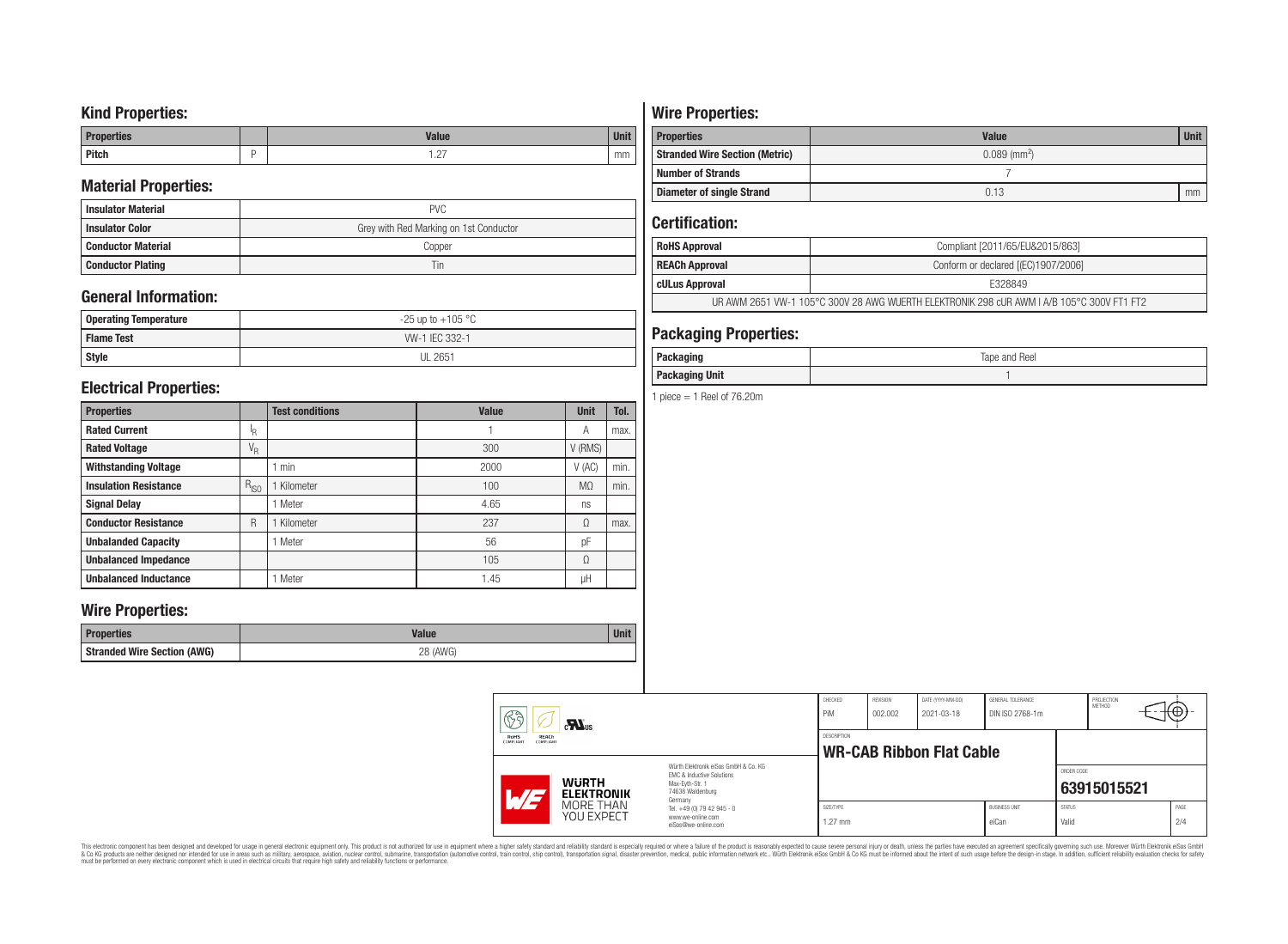## **Cautions and Warnings:**

### **The following conditions apply to all goods within the product series of the Connectors of Würth Elektronik eiSos GmbH & Co. KG:**

#### **General:**

- This mechanical component is designed and manufactured for use in general electronic equipment.
- Würth Elektronik must be asked for written approval (following the PPAP procedure) before incorporating the components into any equipment in fields such as military, aerospace, aviation, nuclear control, submarine, transportation (automotive control, train control, ship control), transportation signal, disaster prevention, medical, public information network, etc. where higher safety and reliability are especially required and/or if there is the possibility of direct damage or human injury.
- Mechanical components that will be used in safety-critical or high-reliability applications, should be pre-evaluated by the customer.
- The mechanical component is designed and manufactured to be used within the datasheet specified values. If the usage and operation conditions specified in the datasheet are not met, the component may be damaged or dissolved.
- Do not drop or impact the components, the component may be damaged.
- Prevent any damage or scratches on the component, especially on the actuator.
- Direct mechanical impact to the product shall be prevented (e.g overlapping of the PCB's).
- Würth Elektronik products are qualified according to international standards, which are listed in each product reliability report. Würth Elektronik does not warrant any customer qualified product characteristics beyond Würth Elektroniks' specifications, for its validity and sustainability over time.
- The responsibility for the applicability of the customer specific products and use in a particular customer design is always within the authority of the customer. All technical specifications for standard products do also apply to customer specific products.
- The mechanical component is designed to be used along with Würth Elektronik counterparts and tools. Würth Elektronik cannot ensure the reliability of these components while being used with other products.

#### **Product Specific:**

#### **Soldering:**

- The solder profile must comply with the technical product specifications. All other profiles will void the warranty.
- All other soldering methods are at the customers' own risk.

#### **Cleaning and Washing:**

- Washing agents used during the production to clean the customer application might damage or change the characteristics of the component, body, pins and termination. Washing agents may have a negative effect on the long-term functionality of the product.
- Using a brush during the cleaning process may deform function relevant areas. Therefore, we do not recommend using a brush during the PCB cleaning process.

#### **Potting and Coating:**

• If the product is potted in the customer application, the potting material might shrink or expand during and after hardening. Shrinking could lead to an incomplete seal, allowing contaminants into the components. Expansion could damage the components. We recommend a manual inspection after potting or coating to avoid these effects.

#### **Storage Conditions:**

- A storage of Würth Elektronik products for longer than 12 months is not recommended. Within other effects, the terminals may suffer degradation, resulting in bad solderability. Therefore, all products shall be used within the period of 12 months based on the day of shipment.
- Do not expose the components to direct sunlight.
- The storage conditions in the original packaging are defined according to DIN EN 61760-2.
- The storage conditions stated in the original packaging apply to the storage time and not to the transportation time of the components.

#### **Packaging:**

• The packaging specifications apply only to purchase orders comprising whole packaging units. If the ordered quantity exceeds or is lower than the specified packaging unit, packaging in accordance with the packaging specifications cannot be ensured.

#### **Handling:**

- Do not repeatedly operate the component with excessive force. It may damage or deform the component resulting in malfunction.
- In the case a product requires particular handling precautions, in addition to the general recommendations mentioned here before, these will appear on the product datasheet
- The temperature rise of the component must be taken into consideration. The operating temperature is comprised of ambient temperature and temperature rise of the component.The operating temperature of the component shall not exceed the maximum temperature specified.

These cautions and warnings comply with the state of the scientific and technical knowledge and are believed to be accurate and reliable. However, no responsibility is assumed for inaccuracies or incompleteness.

| 63<br>$\mathbf{M}_{\text{us}}$                               |                                                                     |                                                                                                                                                                                               | CHECKED<br>PiM         | <b>REVISION</b><br>002.002 | DATE (YYYY-MM-DD)<br>2021-03-18 | GENERAL TOLERANCE<br>DIN ISO 2768-1m |                        | PROJECTION<br><b>METHOD</b> | €⊕∶         |
|--------------------------------------------------------------|---------------------------------------------------------------------|-----------------------------------------------------------------------------------------------------------------------------------------------------------------------------------------------|------------------------|----------------------------|---------------------------------|--------------------------------------|------------------------|-----------------------------|-------------|
| <b>RoHS</b><br><b>REACh</b><br><b>COMPLIANT</b><br>COMPLIANT |                                                                     | <b>DESCRIPTION</b><br><b>WR-CAB Ribbon Flat Cable</b>                                                                                                                                         |                        |                            |                                 |                                      |                        |                             |             |
| ATZ                                                          | <b>WURTH</b><br><b>ELEKTRONIK</b><br>MORE THAN<br><b>YOU EXPECT</b> | Würth Flektronik eiSos GmbH & Co. KG<br>EMC & Inductive Solutions<br>Max-Evth-Str. 1<br>74638 Waldenburg<br>Germany<br>Tel. +49 (0) 79 42 945 - 0<br>www.we-online.com<br>eiSos@we-online.com |                        |                            |                                 |                                      | ORDER CODE             | 63915015521                 |             |
|                                                              |                                                                     |                                                                                                                                                                                               | SIZE/TYPE<br>$1.27$ mm |                            |                                 | <b>BUSINESS UNIT</b><br>eiCan        | <b>STATUS</b><br>Valid |                             | PAGE<br>3/4 |

This electronic component has been designed and developed for usage in general electronic equipment only. This product is not authorized for use in equipment where a higher safety standard and reliability standard si espec & Ook product a label and the membed of the seasuch as marked and as which such a membed and the such assume that income in the seasuch and the simulation and the such assume that include to the such a membed and the such